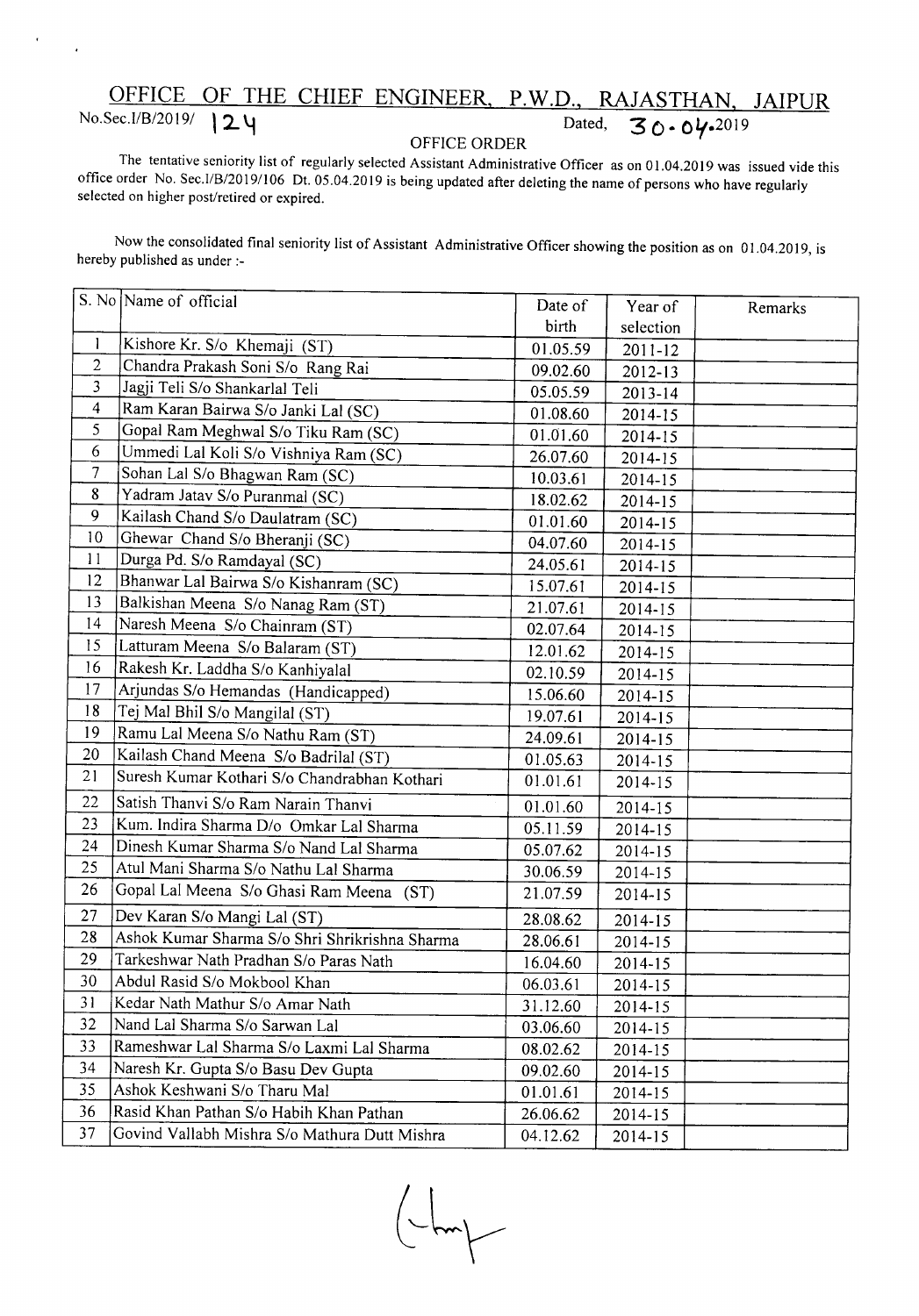| 38 | Ajit Kumar Bhatt S/o Mool Shankar Bhatt            | 27.03.63 | 2014-15     |  |
|----|----------------------------------------------------|----------|-------------|--|
| 39 | Anardeen S/o Chotu Mohd.                           | 02.08.59 | 2014-15     |  |
| 40 | Yogesh Pd. Rawal S/o Champa Lal                    | 08.10.59 | $2014 - 15$ |  |
| 41 | Smt. Raj Kumari Balchandani W/o Ramesh Kumar       | 29.04.61 | $2014 - 15$ |  |
| 42 | Deen Dayal Sharma S/o Moti Lal Sharma              | 17.11.61 | $2014 - 15$ |  |
| 43 | Sanjay Kr. Jain S/o Moti Lal                       | 01.01.64 | 2014-15     |  |
| 44 | Smt. Gayatri Sharma W/o Om Prakash                 | 15.07.63 | 2014-15     |  |
| 45 | Har Prasad Agrawal S/o Magan Lal                   | 01.05.60 | 2014-15     |  |
| 46 | Suresh Kr. Bhatnagar S/o Shanti Swaroop            | 22.09.62 | 2014-15     |  |
| 47 | Surendra Kr. Jain S/o Laxmi Narain                 | 06.04.63 | 2014-15     |  |
| 48 | Smt. Parveen Toshan W/o Vinod Kumar                | 13.07.60 | $2014 - 15$ |  |
| 49 | Smt. Radha Sharma D/o Pushkar Lal                  | 10.06.62 | $2014 - 15$ |  |
| 50 | Shyam Sunder Dangayach S/o Vasu Deo                | 23.12.59 | 2014-15     |  |
| 51 | Jagjeet Kr. Kocher S/o Harbans Lal                 | 04.04.60 | 2014-15     |  |
| 52 | Dinesh Kr. Vyas S/o Purshotam (HC)                 | 04.07.59 | 2014-15     |  |
| 53 | Ashwani Kr. Bhatt S/o Bhagwati Shankar (HC)        | 02.08.61 | 2014-15     |  |
| 54 | Sushil Kr. Saxena S/o K.C. Saxena                  | 16.11.60 | 2014-15     |  |
| 55 | Vishram Singh Meena S/o Hari Pd. Meena (ST)        | 25.11.64 | 2014-15     |  |
| 56 | Sita Ram Sagwa S/o Bala Ram (HC)                   | 09.08.59 | $2014 - 15$ |  |
| 57 | Chatru Ram S/o Nanu Ram (HC)                       | 10.12.61 | 2014-15     |  |
| 58 | Ashok Kr. Nagori S/o Lt.Sh.Shanti Lal              | 13.12.60 | $2014 - 15$ |  |
| 59 | Suresh Kr. Motwani S/o Thakur Dass (HC)            | 06.05.59 | $2014 - 15$ |  |
| 60 | Prem Chand Sharma S/o Radhey Shyam (HC)            | 01.09.59 | 2014-15     |  |
| 61 | Smt. Anuradha Sharma W/o Rajesh Kumar (HC)         | 21.06.60 | 2014-15     |  |
| 62 | Prem Prakash Verma S/o Basant Lal                  | 13.04.59 | 2014-15     |  |
| 63 | Sunil Bhansali S/o Achal Raj Bhansali              | 26.05.62 | 2014-15     |  |
| 64 | Bihari Singh Rajpurohit S/o Prabhu Singh (HC)      | 02.03.60 | 2014-15     |  |
| 65 | Rameshwar lal Meena S/o Narain Lal (ST)            | 03.07.64 | 2014-15     |  |
| 66 | Ram Dayal Meena S/o Johari Lal Meena (ST)          | 05.07.63 | 2014-15     |  |
| 67 | Panna Lal Meena S/o Chhitar Mal (ST)               | 01.07.66 | 2014-15     |  |
| 68 | Dhoojee Ram Meena S/o Jangli Ram (ST)              | 10.09.67 | 2014-15     |  |
| 69 | Ram Phool Meena S/o Kalyan S. Meena (ST)           | 02.07.68 | 2014-15     |  |
| 70 | Ram Gopal Meena S/o Girdhari Lal (ST)              | 01.01.65 | 2014-15     |  |
| 71 | Badan Singh Meena S/o Balmukand (ST)               | 02.02.62 | 2014-15     |  |
| 72 | Ram Raj Meena S/o Devi Lal Meena (ST)              | 03.01.65 | 2014-15     |  |
| 73 | Ram Dhan Meena S/o Narain Meena (ST)               | 15.07.61 | 2014-15     |  |
| 74 | Ram Dhan Meena S/o Mangal Ram Meena (ST)           | 11.12.62 | $2014 - 15$ |  |
| 75 | Rewar Mal Meena S/o Dhokal Ram (ST)                | 15.07.62 | 2014-15     |  |
| 76 | Pooran Chand S/o Bhanwar Lal (ST)                  | 01.06.66 | 2014-15     |  |
| 77 | Roop Narain Meena S/o Mahadev Lal (ST)             | 14.05.59 | 2014-15     |  |
| 78 | Munshi Ram S/o Chiranji Lal (ST)                   | 14.07.64 | 2014-15     |  |
| 79 | Nand Kishore Meena S/o Mukandram (ST)              | 01.07.62 | 2015-16     |  |
| 80 | Mitthu Lal Khinchi S/o Fakir Chand (SC)            | 03.05.59 | 2015-16     |  |
| 81 | Ramesh Kr. Harizan S/o Ramchand (SC)               | 18.12.61 | 2015-16     |  |
| 82 | Desh Raj Bairwa S/o Ramji Lal (SC)                 | 14.12.60 | 2015-16     |  |
| 83 | Balbeer Ram S/o Preatam Ram (SC)                   | 09.07.61 | 2015-16     |  |
| 84 | Smt. Inderjeet Kour Anand W/o Inderjeet Singh (SC) | 12.01.65 | 2015-16     |  |
| 85 | Rajesh Kr.Jajotar S/o Ram Bharose (SC)             | 15.09.59 | 2015-16     |  |

 $\mathcal{F}^{\text{max}}_{\text{max}}$ 

 $\begin{pmatrix} - & & & \\ & - & & \\ & & - & \\ & & - & \\ & & & - \end{pmatrix}$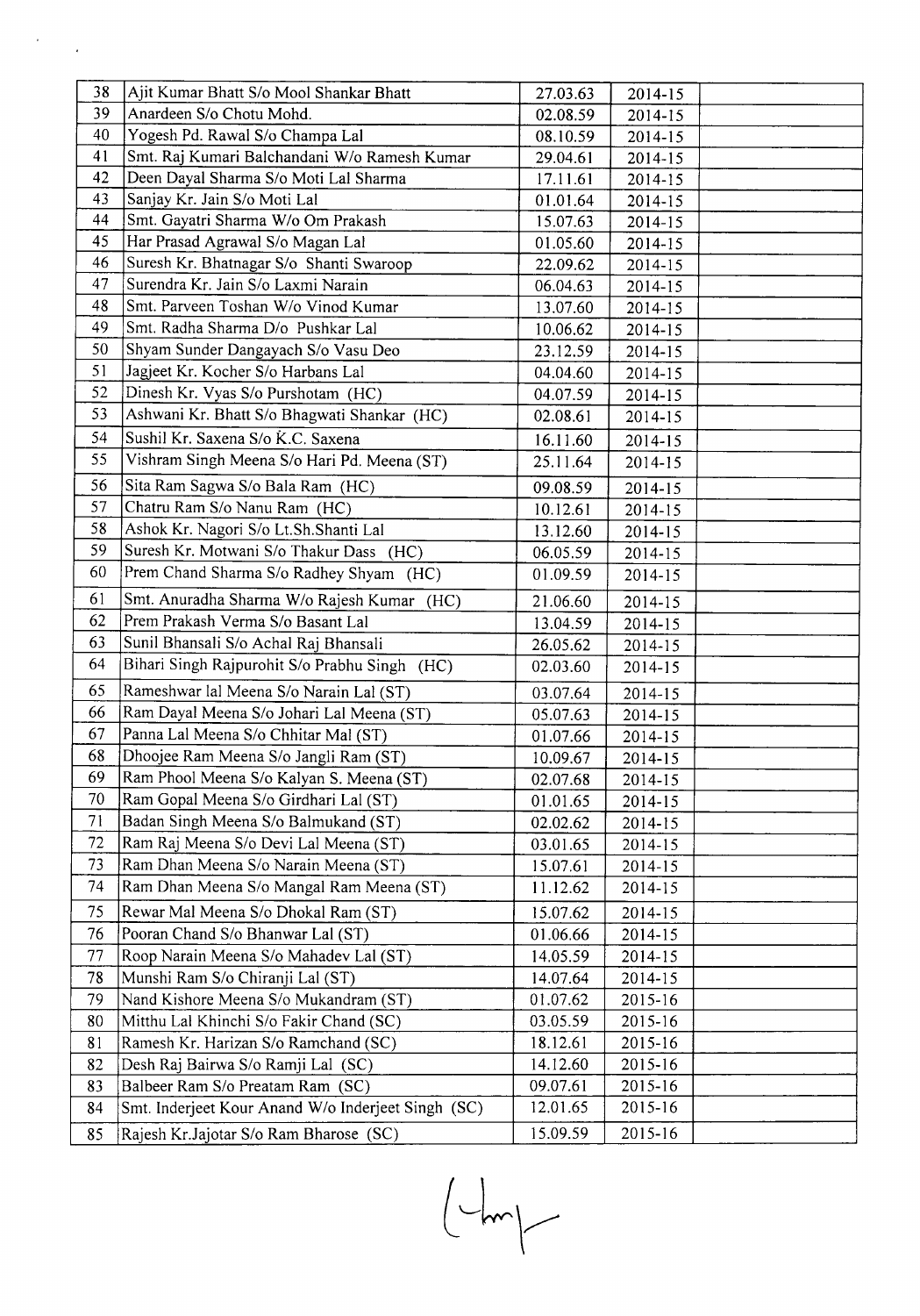| 86  | Anand Kr. Purohit S/o Dev Raj                         | 29.04.60 | 2015-16     |  |
|-----|-------------------------------------------------------|----------|-------------|--|
| 87  | Smt. Manjula Sharma D/o Brij Bhushan (HC)             | 10.10.63 | 2015-16     |  |
| 88  | Sita Ram Yadav S/o Ram Karan (HC)                     | 04.01.62 | 2015-16     |  |
| 89  | Rambilas Nirwal S/o Satya Narain (HC)                 | 05.08.60 | 2015-16     |  |
| 90  | Narendra Kr. Juneja S/o Chiman Lal                    | 23.03.64 | 2015-16     |  |
| 91  | Narendra Kr Vijayvargiya S/o Ram Niwas (HC)           | 15.10.61 | 2015-16     |  |
| 92  | Jagdish Yadav S/o Baboo Lal (HC)                      | 08.08.59 | 2015-16     |  |
| 93  | Kum.Gyana Bhansali D/o Jugal Kishore (HC)             | 07.10.60 | 2015-16     |  |
| 94  | Ram Gopal Sharma S/o Madan Lal (HC)                   | 20.10.60 | 2015-16     |  |
| 95  | Surendra Dutt Purohit S/o Vishnu Dutt Purohit (HC)    | 26.07.59 | $2015 - 16$ |  |
| 96  | Inderjeet Bajaj S/o Bhanwar Lal (HC)                  | 12.04.60 | 2015-16     |  |
| 97  | Dilip Kr. Sharma S/o Krishan Gopal                    | 01.01.65 | 2015-16     |  |
| 98  | Bal Kishan Yadav S/o Brij Pal Yadav                   | 15.04.62 | 2015-16     |  |
| 99  | Ram Raj Sahariya S/o Madan Lal                        | 23.12.62 | 2015-16     |  |
| 100 | Heera Lal S/o Khangarji                               | 23.10.62 | 2015-16     |  |
| 101 | Soma Ram S/o Mangi Lal (ST)                           | 09.01.61 | 2015-16     |  |
| 102 | Moh. Faruq Shekh S/o Fayaz Moh.                       | 05.05.63 | 2015-16     |  |
| 103 | Devki Nandan Aren S/o Bhagwan Dass                    | 21.10.61 | 2015-16     |  |
| 104 | Rajendra Kumar S/o Murari Lal                         | 12.05.60 | 2015-16     |  |
| 105 | Smt. Dhanwanti Udasi W/o Late Ashok Krishnani         | 28.06.66 | 2015-16     |  |
| 106 | Miss Meenaxi Tyagi D/o Deg Vijay Singh                | 17.02.64 | 2015-16     |  |
| 107 | Abrar Ahmed S/o Abdul Rahaman                         | 09.05.64 | 2015-16     |  |
| 108 | Shiv Raj Singh S/o Kalyan Singh                       | 12.11.64 | 2015-16     |  |
| 109 | Vikram Singh S/o Bhanwar Singh                        | 15.07.61 | 2015-16     |  |
| 110 | Raghunandan Tank S/o Lt.Sh.Madan Lal Tank             | 29.11.64 | 2015-16     |  |
| 111 | Vijendra Kr. Verma S/o Lt. Sh. Rameshwar Prasad Verma | 23.06.65 | 2015-16     |  |
|     |                                                       |          |             |  |
| 112 | Sanjay Sharma S/o Lt.Sh.Radhey Shyam                  | 07.06.69 | 2015-16     |  |
| 113 | Santosh Kr.Sharma S/o Lt.Sh.Govind Prasad             | 04.10.59 | 2015-16     |  |
| 114 | Narain Chand Trivedi S/o Lt.Sh.Kailash Chand          | 18.01.65 | 2015-16     |  |
| 115 | Devi Singh Rathore S/o Har Nath                       | 19.12.62 | 2015-16     |  |
| 116 | Laxmi Narain Vyas S/o Shyam Dass                      | 26.01.65 | 2015-16     |  |
| 117 | Shiv Charan Singh S/o Madan Singh                     | 12.05.60 | 2015-16     |  |
| 118 | Ashok Kr.Bilala S/o Nagendra Kr.Bilala                | 05.08.60 | $2015 - 16$ |  |
| 119 | Avadh Bihari Sharma S/o Suraj Mal                     | 25.07.61 | 2015-16     |  |
| 120 | Bihari Lal Parihar S/o Chunni Lal                     | 09.12.61 | 2015-16     |  |
| 121 | Girja Shankar Nandwani S/o Ram Narain                 | 25.12.61 | 2015-16     |  |
| 122 | Ramakant Khandelwal S/o Ram Dayal                     | 17.01.62 | 2015-16     |  |
| 123 | Jitendra Kr.Jain S/o Nemi Chand                       | 12.09.62 | 2015-16     |  |
| 124 | Ratan Singh Bhati S/o Kan Singh                       | 13.10.62 | 2015-16     |  |
| 125 | Ramesh Jain S/o Rikhab Jain                           | 17.05.63 | 2015-16     |  |
| 126 | Gajanand Gupta S/o Mohan Lal Gupta                    | 27.06.62 | $2015 - 16$ |  |
| 127 | Jai Singh S/o Sheo Ram                                | 01.09.62 | 2015-16     |  |
| 128 | Sarwan Kr. Meena S/o Jhabar Mal (ST)                  | 25.03.61 | 2015-16     |  |
| 129 | Ramswaroop Meena S/o Nanag Ram Meena (ST)             | 01.09.61 | 2015-16     |  |
| 130 | Amba Lal Meena S/o Badri Lal Meena (ST)               | 30.06.66 | 2015-16     |  |
| 131 | Tejmal S/o o Kanhiyalal                               | 10.07.59 | 2016-17     |  |
| 132 | Suresh Kr. Yadav S/o N.K. Yadav                       | 15.09.59 | 2016-17     |  |
| 133 | Khem Chand S/o Kalu Ram (SC)                          | 02.12.59 | 2016-17     |  |
|     |                                                       |          |             |  |

 $\mathcal{E}^{\text{max}}_{\text{max}}$ 

 $\begin{picture}(120,10) \put(0,0){\line(1,0){10}} \put(15,0){\line(1,0){10}} \put(15,0){\line(1,0){10}} \put(15,0){\line(1,0){10}} \put(15,0){\line(1,0){10}} \put(15,0){\line(1,0){10}} \put(15,0){\line(1,0){10}} \put(15,0){\line(1,0){10}} \put(15,0){\line(1,0){10}} \put(15,0){\line(1,0){10}} \put(15,0){\line(1,0){10}} \put(15,0){\line($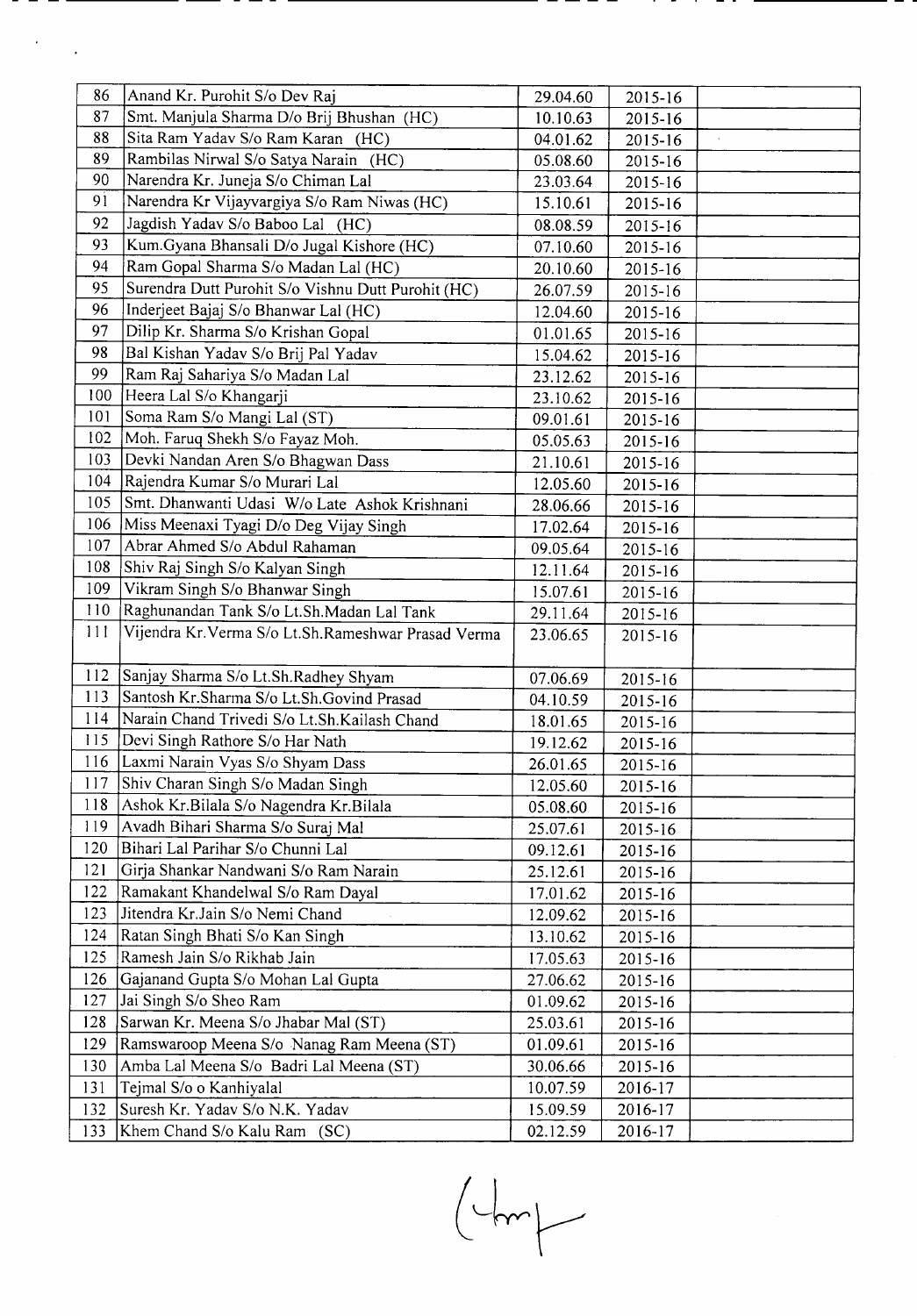| 134 | Jaganath Bairwa S/o Narain Lal (SC)              | 16.06.64 | 2016-17 |  |
|-----|--------------------------------------------------|----------|---------|--|
| 135 | Smt. Anita Jajotar W/o Rajesh Jajotar<br>(SC)    | 02.01.62 | 2016-17 |  |
| 136 | Smt. Vidha Devi Morya W/o Kishan Lal<br>(SC)     | 15.04.65 | 2016-17 |  |
| 137 | Smt. Pushpa Devra W/o Satya Narain<br>(SC)       | 05.12.62 | 2016-17 |  |
| 138 | Smt.Saroj Devi W/o Kishan Lal<br>(SC)            | 12.01.63 | 2016-17 |  |
| 139 | Harish Khorwal S/o Sona Ram (SC)                 | 31.08.63 | 2016-17 |  |
| 140 | Tara Chand Verma S/o Ram Chandra (SC)            | 25.10.67 | 2016-17 |  |
| 141 | Mahendra Kr.Nayak S/o Pratap J.Nayak (SC)        | 06.07.60 | 2016-17 |  |
| 142 | Roop Ram Ladana S/o Mehara Ram (SC)              | 01.09.60 | 2016-17 |  |
| 143 | Amar Chand S/o Lt.Sh. Kanhiya Lal (SC)           | 26.01.70 | 2016-17 |  |
| 144 | Atma Ram Dayama S/o Suwa Lal (SC)                | 15.06.59 | 2016-17 |  |
| 145 | Rajendra Pd. Mandia S/o Lt.Sh. Ram Kumar (SC)    | 06.05.66 | 2016-17 |  |
| 146 | Shankar Lal Mali S/o Devi Lal                    | 06.06.64 | 2016-17 |  |
| 147 | Mahendra Pal Singh S/o Lt.Sh.Bhanwar Pal Singh   | 18.08.66 | 2016-17 |  |
| 148 | Satish Chandra Gupta S/o Gopal Das               | 18.08.63 | 2016-17 |  |
| 149 | Pawan Kr. Yadav S/o Sri Kishan Yadav             | 06.05.69 | 2016-17 |  |
| 150 | Satya Narain Gehlot S/o Nathu Lal Gehlot         | 18.08.61 | 2016-17 |  |
| 151 | Miss. Abha Mathur D/o Devi Pd.Mathur             | 27.11.62 | 2016-17 |  |
| 152 | Rajendra Singh S/o Amar Singh (HC)               | 10.11.63 | 2016-17 |  |
| 153 | Smt. Tulsi Harisinghani W/o Dayal Harisinghani   | 31.08.63 | 2016-17 |  |
| 154 | Madan Gopal Sharma S/o Mohan Lal Sharma (HC)     | 07.10.65 | 2016-17 |  |
| 155 | Preetam Kumar S/o Amar Chand Kumawat (HC)        | 02.07.66 | 2016-17 |  |
| 156 | Smt. Parmeshwari Mathur W/o Madan Lal (HC)       | 22.10.62 | 2016-17 |  |
| 157 | Miss.Ruki Vidhani D/o Chijan Dass                | 06.01.64 | 2016-17 |  |
| 158 | Kan Singh S/o Lt.Sh.Ratan Singh                  | 30.06.71 | 2016-17 |  |
| 159 | Jugal Kishore S/o Moti Lal                       | 21.01.63 | 2016-17 |  |
| 160 | Mahesh Verma S/o Lt.Sh.Baboo Lal Verma           | 07.06.64 | 2016-17 |  |
| 161 | Miss. Mamta Mathur D/o Lt. Sh. Narain Bihari     | 15.02.71 | 2016-17 |  |
| 162 | Mahendra Singh Dalal S/o Dungar Singh            | 08.05.62 | 2016-17 |  |
| 163 | Smt.Gayatri Devi W/o Lt.Sh.Bajrang Singh Rathore | 30.09.63 | 2016-17 |  |
| 164 | Hukam Chand Kashyap S/o Choth Mal                | 09.07.67 | 2016-17 |  |
| 165 | Bheru Lal Meghwal S/o Prathvi Lal (SC)           | 02.04.61 | 2016-17 |  |
| 166 | Madan Lal Sonkriya S/o Hanuman Sahai (SC)        | 03.08.64 | 2016-17 |  |
| 167 | Rajaram Bairwa S/o Nathu Lal (SC)                | 25.02.61 | 2016-17 |  |
| 168 | Rajesh Verma S/o Mangal Ram (SC)                 | 01.06.66 | 2016-17 |  |
| 169 | Suresh Babu S/o Nathi Lal (SC)                   | 30.03.62 | 2016-17 |  |
| 170 | Satya Narain Dayama S/o Ram Dayal (SC)           | 12.12.65 | 2016-17 |  |
| 171 | Mahendra Verma S/o Gopi Ram Verma (SC)           | 09.04.68 | 2016-17 |  |
| 172 | Ramgopal Meena S/o Pachu Ram (ST)                | 11.04.63 | 2016-17 |  |
| 173 | Smt. Meera Meena W/o Ramji Lal Meena (ST)        | 13.07.73 | 2016-17 |  |
| 174 | Baboo Lal Meena S/o Gopi Ram (ST)                | 26.09.64 | 2016-17 |  |
| 175 | Sampat Ram S/o Birbal (ST)                       | 11.09.62 | 2016-17 |  |
| 176 | Megh Raj Meena S/o Hajari Ram (ST)               | 05.06.66 | 2016-17 |  |
| 177 | Anuj Godika S/o Lt.Sh.Mahendra Kumar             | 01.05.69 | 2016-17 |  |
| 178 | Kamal Kishore Sharma S/o Madan Lal Sharma        | 19.05.62 | 2016-17 |  |
| 179 | Mukesh Kr.Sharma S/o Goverdhan Lal               | 21.12.69 | 2016-17 |  |
| 180 | Kishan Singh S/o Magan Chand                     | 20.10.59 | 2016-17 |  |
| 181 | Shimbhu Dayal Sharma S/o Lt.ShGopi Kishan        | 03.07.69 | 2016-17 |  |
| 182 | Mahendra Kr.Sharma S/o Lt.Sh.Sh Ram Chandra      | 22.10.67 | 2016-17 |  |
|     |                                                  |          |         |  |

 $\mathcal{O}(\log n)$ 

 $\ddot{\phantom{0}}$ 

 $(Lm)$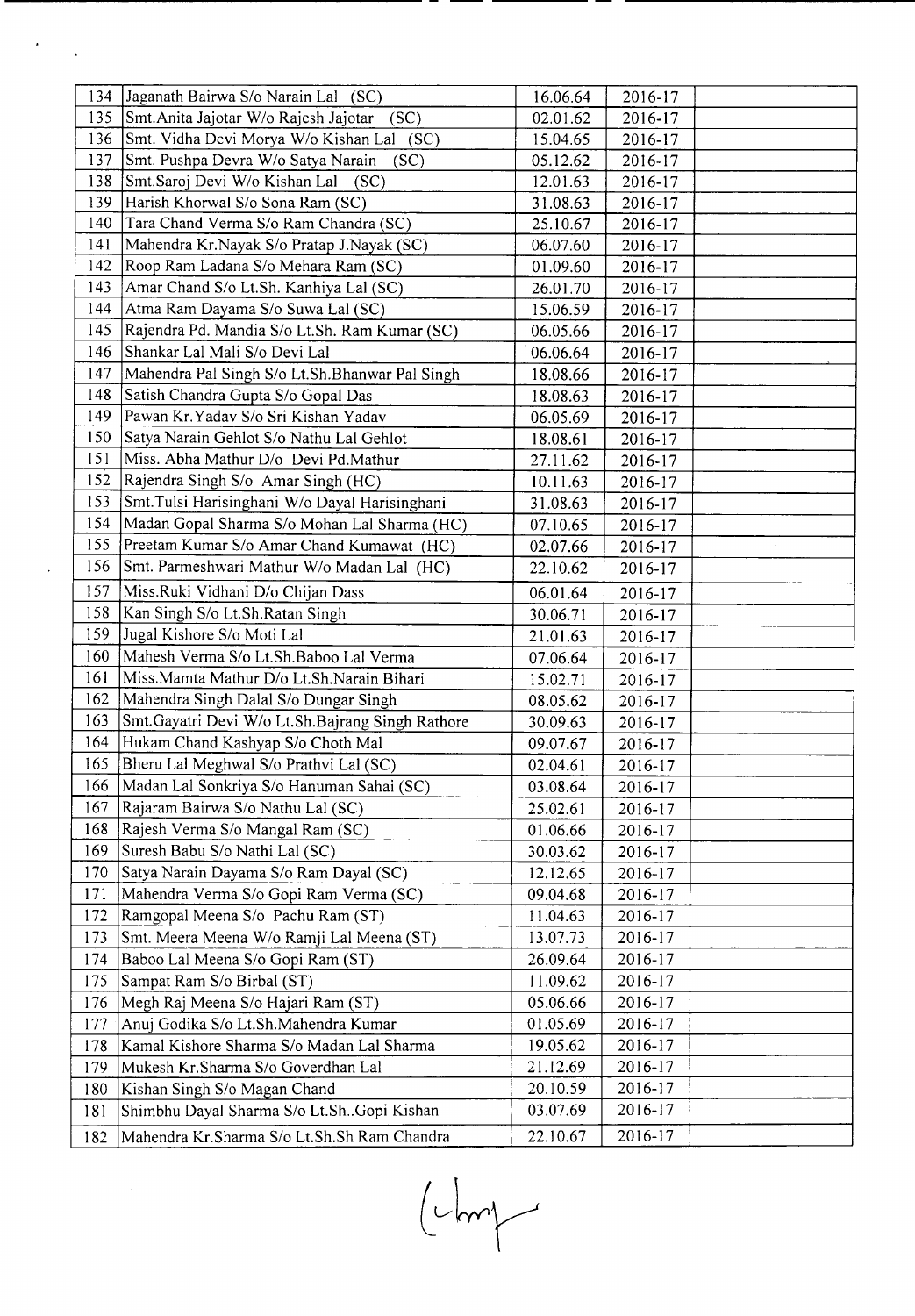|     | 183 Bheem Singh Rathore S/o Lt.Sh. Shyam Singh | 10.10.72 | 2016-17 |  |
|-----|------------------------------------------------|----------|---------|--|
| 184 | Santosh Kr.Sharma S/o Lt.Sh. Sarwan Kumar      | 03.06.64 | 2016-17 |  |
| 185 | Rishab Kr.Mitawa S/o Lt.Sh.Mahaveer Prasad     | 25.12.72 | 2016-17 |  |
| 186 | Laxmi Kant Bhoi S/o Lt.Sh.Narain Lal           | 10.05.70 | 2016-17 |  |
| 187 | Padam Singh S/o Lt.Sh.Charan Singh             | 01.08.66 | 2016-17 |  |
| 188 | Vinod Golecha S/o Umed Raj                     | 11.08.66 | 2016-17 |  |
| 189 | Bhera Ram Parmar S/o Moola Ram                 | 01.03.62 | 2016-17 |  |
| 190 | Govind Singh S/o Narain Singh                  | 02.07.62 | 2016-17 |  |
| 191 | Rajendra Mohan Mishra S/o Shyam Narain         | 19.06.63 | 2016-17 |  |
| 192 | Mahendra Singh S/o Bhanwar Lal Gujjar          | 13.05.61 | 2016-17 |  |
| 193 | Santosh Kr.Gupta S/o Kedar Nath                | 05.03.63 | 2016-17 |  |
| 194 | Smt. Lalita Khabrani W/o Narendra Kharani      | 12.06.63 | 2016-17 |  |
| 195 | Miss Mohini Shyamnani D/o Prem Chand           | 12.03.66 | 2016-17 |  |
| 196 | Dinesh Chandra Gupta S/o Inder Chand           | 13.04.66 | 2016-17 |  |
| 197 | Girish Kasera S/o Lt.Sh. Devi Lal              | 03.08.66 | 2016-17 |  |
| 198 | Brij Kishore S/o Baboo Lal Arya                | 05.08.66 | 2016-17 |  |
| 199 | Ram Baboo Gupta S/o Bhagwan Sahai              | 17.09.61 | 2016-17 |  |
| 200 | Kum.Sulochana Dhanjani D/o Narain Dass         | 25.06.63 | 2016-17 |  |
| 201 | Bharat Bhushan Sharma S/o Amar Nath            | 03.03.64 | 2016-17 |  |
| 202 | Syed Arshad Zaheer S/o Syed Zahir Ahmed        | 01.07.64 | 2016-17 |  |
| 203 | Abdul Kareem Khan S/o Abdul Razeed             | 07.07.65 | 2016-17 |  |
| 204 | Mahesh Pd.Jain S/o Mahaveer Pd.Jain            | 09.10.65 | 2016-17 |  |
| 205 | Ramesh Chand Vaishnav S/o Mahaveer Pd.         | 06.06.66 | 2016-17 |  |
| 206 | Dharmendra Singh S/o Parmanand                 | 22.01.68 | 2016-17 |  |
| 207 | Ajeet Singh S/o Kartar Singh                   | 22.05.68 | 2016-17 |  |
| 208 | Govind Ram Sharma S/o Durga Lal Purohit        | 01.07.64 | 2016-17 |  |
| 209 | Smt.Gopi Jeswani D/o Chhta Ram Jeshwani        | 30.11.65 | 2016-17 |  |
| 210 | Smt.Madhu Bala Sajanani W/o Sajanani           | 28.08.66 | 2016-17 |  |
| 211 | Shiv Ram Meena S/o Chhaju Ram Meena (ST)       | 07.07.65 | 2016-17 |  |
| 212 | Sarwan Lal Meena S/o Bhola Ram (ST)            | 10.10.65 | 2016-17 |  |
| 213 | Ram Chandra Meena S/o Lt Kushal Ram (ST)       | 05.12.75 | 2016-17 |  |
| 214 | Dinesh Kumar S/o Lt.Sh.Megh Raj Bharat (ST)    | 30.11.78 | 2016-17 |  |
| 215 | Kamlesh Kr. Trivedi S/o Mohan Shankar          | 23.06.60 | 2017-18 |  |
| 216 | Mahendra Bhandari S/o Bheron Lal               | 18.06.60 | 2017-18 |  |
| 217 | Krishan Gopal Patodia S/o Mathura Prasad       | 30.06.62 | 2017-18 |  |
| 218 | Raju Lal Paliwal S/o Bhanwar Lal               | 08.03.62 | 2017-18 |  |
| 219 | Bhanu Prakash S/o Ram Lal (SC)                 | 19.09.66 | 2017-18 |  |
| 220 | Laxmi Narain Sangela S/o Kewal Das (SC)        | 03.04.66 | 2017-18 |  |
| 221 | Nathu Lal Beeloonia S/o Kaniya Lal(SC)         | 01.07.65 | 2017-18 |  |
| 222 | Harendra Kr.Sharma S/o Ram Kishore             | 04.12.68 | 2017-18 |  |
| 223 | Ravi Prakash Saxena S/o Ved Prakash            | 04.01.60 | 2017-18 |  |
| 224 | Vikas Saxena S/o Durga Pd.Saxena               | 12.10.62 | 2017-18 |  |
| 225 | Arun Kr.Jalwania S/o Omkar Nath Jalwania       | 18.08.63 | 2017-18 |  |
| 226 | Pradeep Kumar S/o Radha Vallabh                | 02.02.65 | 2017-18 |  |
| 227 | Kum. Arvindar Kour D/o Sangat Singh            | 14.03.65 | 2017-18 |  |
| 228 | Kum.Rajani D/o Sirumal Morwani                 | 25.02.66 | 2017-18 |  |
| 229 | Mukesh Kr. Arya S/o Shyam Lal                  | 22.05.66 | 2017-18 |  |
| 230 | Shiv Raj Kalwar S/o Mitha Lal                  | 27.01.67 | 2017-18 |  |
| 231 | Kanhaiya Lal Lakhera S/o Lallo Lal             | 01.06.64 | 2017-18 |  |
|     |                                                |          |         |  |

 $\frac{1}{2} \sum_{i=1}^{n} \frac{1}{2} \sum_{j=1}^{n} \frac{1}{2} \sum_{j=1}^{n} \frac{1}{2} \sum_{j=1}^{n} \frac{1}{2} \sum_{j=1}^{n} \frac{1}{2} \sum_{j=1}^{n} \frac{1}{2} \sum_{j=1}^{n} \frac{1}{2} \sum_{j=1}^{n} \frac{1}{2} \sum_{j=1}^{n} \frac{1}{2} \sum_{j=1}^{n} \frac{1}{2} \sum_{j=1}^{n} \frac{1}{2} \sum_{j=1}^{n} \frac{1}{2} \sum_{j=1}^{n$  $\ddot{\phantom{0}}$ 

 $\begin{picture}(22,10) \put(0,0){\line(1,0){10}} \put(15,0){\line(1,0){10}} \put(15,0){\line(1,0){10}} \put(15,0){\line(1,0){10}} \put(15,0){\line(1,0){10}} \put(15,0){\line(1,0){10}} \put(15,0){\line(1,0){10}} \put(15,0){\line(1,0){10}} \put(15,0){\line(1,0){10}} \put(15,0){\line(1,0){10}} \put(15,0){\line(1,0){10}} \put(15,0){\line(1$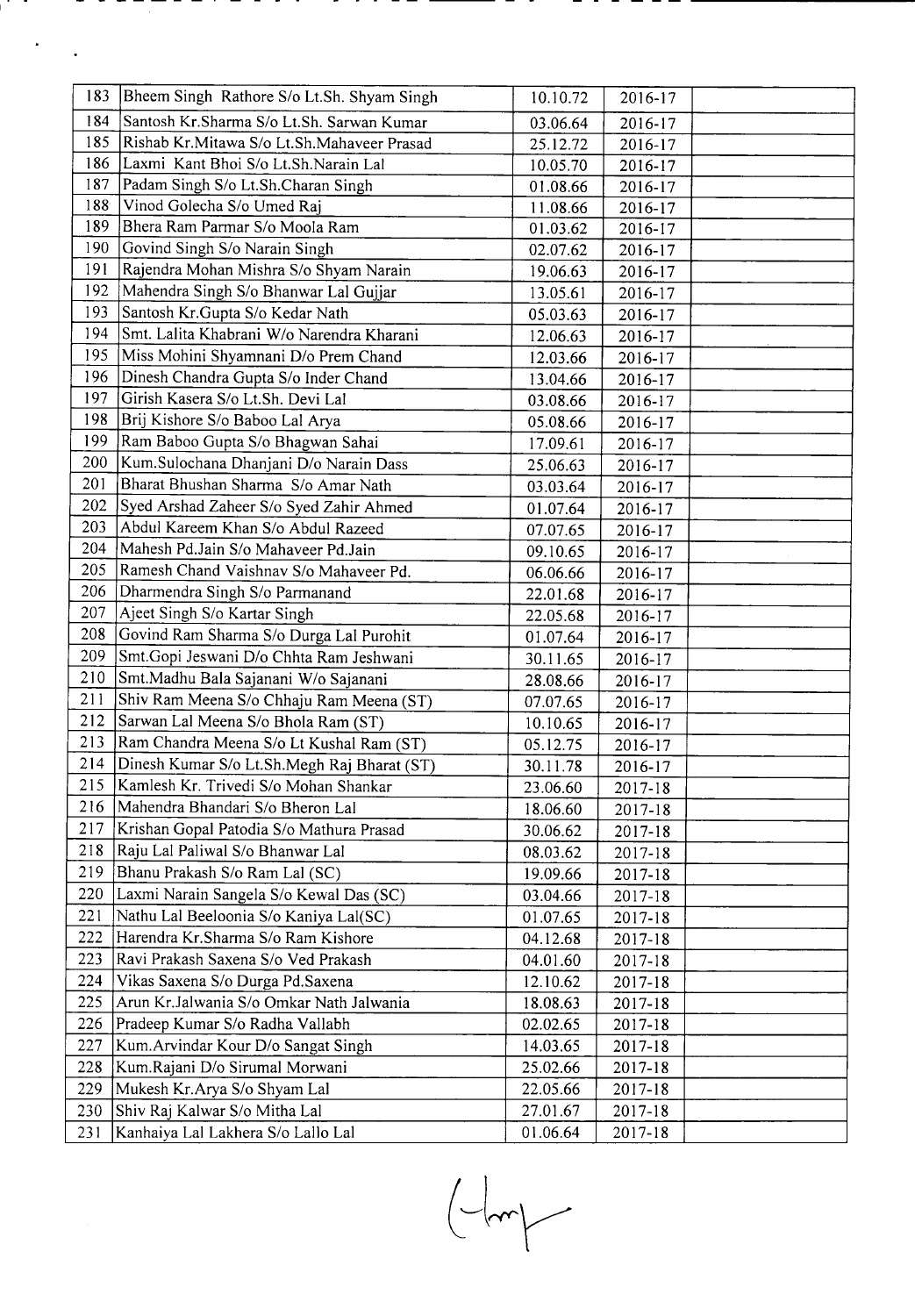| 232 | Kailash Chand Sharma S/o Shyam Lal               | 03.05.66 | 2017-18     |  |
|-----|--------------------------------------------------|----------|-------------|--|
| 233 | Manoj Bhatnagar S/o Indra Prakesh                | 08.11.66 | 2017-18     |  |
| 234 | Sudhir Kumar Sharma S/o Ganpat Lal               | 28.11.68 | 2017-18     |  |
| 235 | Mukesh Sharma S/o Heera Lal                      | 31.03.61 | 2017-18     |  |
| 236 | Gajanand Swami S/o Shiv Dayal                    | 17.05.61 | $2017 - 18$ |  |
| 237 | Ram Singh Rathor S/o Fateh Singh                 | 01.02.62 | 2017-18     |  |
| 238 | Suresh Kumar S/o Ram Lal                         | 15.01.64 | 2017-18     |  |
| 239 | Satya Narayan Kumawat S/o Suraj Mal              | 06.08.64 | 2017-18     |  |
| 240 | Sunil Kumar Singh S/o Daulat Ram                 | 19.05.66 | 2017-18     |  |
| 241 | Smt. Manju Rajoria W/o Vimal Rajoria             | 15.11.67 | 2017-18     |  |
| 242 | Ashok Kumar Sharma S/o Puran Chand               | 25.07.62 | 2017-18     |  |
| 243 | Vipin Bihari Sharma S/o Gopi Kishan              | 01.07.63 | 2017-18     |  |
| 244 | Om Prakesh Sharma S/o Ganpat Lal                 | 30.05.64 | 2017-18     |  |
| 245 | Satya Narayan Gupta S/o Laddu Lal                | 30.03.65 | 2017-18     |  |
| 246 | Jagdish Prasad Juneja S/o Manohar Lal            | 08.06.65 | 2017-18     |  |
| 247 | Om Prakash Nayak S/o Jetha Ram(SC)               | 23.01.68 | $2017 - 18$ |  |
| 248 | Lekh Raj Bairwa S/o Ramji Lal (SC)               | 02.06.68 | 2017-18     |  |
| 249 | Santosh Kr. Verma S/o Dhanna Lal(SC)             | 15.06.67 | 2017-18     |  |
| 250 | Rajendra Kr.Lakhaney S/o Lt.Sh.Rawat Ram (SC)    | 12.03.65 | 2017-18     |  |
| 251 | Shambu Dayal Chandel S/o Suwa Lal (SC)           | 26.08.67 | 2017-18     |  |
| 252 | Ravi Kant Regar S/o Ram Chandra (SC)             | 05.02.67 | 2017-18     |  |
| 253 | Naresh Chand Gupta S/o Ram Sawroop Gupta         | 05.08.65 | 2017-18     |  |
| 254 | Kum.Indrajeet Kour Sudan D/o Sardar Tirath Singh | 12.08.65 | 2017-18     |  |
| 255 | Raghvendra Mishra S/o Ram Prakesh                | 05.03.67 | 2017-18     |  |
| 256 | Ganga Ram Chouhan S/o Dhan Raj                   | 08.11.67 | 2017-18     |  |
| 257 | Inder Lal Sharma S/o Mannu Ram                   | 09.08.59 | 2017-18     |  |
| 258 | Ram Kishan Mali S/o Amba Lal                     | 01.01.60 | 2017-18     |  |
| 259 | Rajeev Sharma S/o Karan Dev                      | 24.02.61 | 2017-18     |  |
| 260 | Surgyani Ram Jat S/o Ganpat Ram                  | 01.07.62 | 2017-18     |  |
| 261 | Moti Chand Achariya S/o Shiv Chand               | 01.08.62 | 2017-18     |  |
| 262 | Farooq Ahmed S/o Fakeer Mohd.                    | 01.07.64 | 2017-18     |  |
| 263 | Ashok Kumar Gupta S/o Deen dayal                 | 02.05.65 | 2017-18     |  |
| 264 | Surendra Kumar Sharma S/o Badri Prasad           | 01.08.65 | 2017-18     |  |
| 265 | Rajesh Bhatt S/o Govind lal Bhatt                | 28.05.66 | 2017-18     |  |
| 266 | Rajesh Kishore S/o Jugal Kishore                 | 12.08.67 | 2017-18     |  |
| 267 | Arun Kumar Jain S/o Dhanna Lal                   | 26.07.68 | 2017-18     |  |
| 268 | Shyam Sundar Agrawal S/o Asha Ram                | 29.09.60 | 2017-18     |  |
| 269 | Ashok Kumar Charaya S/o Hari Chand               | 03.06.61 | 2017-18     |  |
| 270 | Kailesh Rahariya S/o Megh Singh                  | 01.02.62 | 2017-18     |  |
| 271 | Ashok Kumar Gehlot S/o Suraj Mal                 | 25.06.64 | $2017 - 18$ |  |
| 272 | Baboo Lal Malav S/o Shankar lal                  | 23.12.64 | 2017-18     |  |
| 273 | Pratap Singh Rajput S/o Mangal Singh             | 29.11.64 | 2017-18     |  |
| 274 | Narendra Kumar Jaipuria S/o Madan Lal            | 24.12.68 | 2017-18     |  |
| 275 | Shishu Kumar Sharma S/o Fathe Shankar            | 25.01.62 | 2017-18     |  |
| 276 | Kum. Shasi Mishra D/o Kishore Lal                | 21.04.65 | 2017-18     |  |
| 277 | Ram Niwas S/o Bagga Ram                          | 09.01.68 | 2017-18     |  |
| 278 | Kum.Sunita Tanwani D/o Jeewat Ram                | 23.06.65 | 2017-18     |  |
| 279 | Suresh Kr. Agarwal S/o Dwarka Prasad             | 01.07.66 | $2017 - 18$ |  |
| 280 | Raheem Bux S/o Gheesaya Khan                     | 11.12.66 | 2017-18     |  |

 $\frac{1}{2} \int_{0}^{2\pi} \frac{1}{\sqrt{2}} \, \mathrm{d} \mu \, \mathrm{d} \mu \, \mathrm{d} \mu \, \mathrm{d} \mu \, \mathrm{d} \mu \, \mathrm{d} \mu \, \mathrm{d} \mu \, \mathrm{d} \mu \, \mathrm{d} \mu \, \mathrm{d} \mu \, \mathrm{d} \mu \, \mathrm{d} \mu \, \mathrm{d} \mu \, \mathrm{d} \mu \, \mathrm{d} \mu \, \mathrm{d} \mu \, \mathrm{d} \mu \, \mathrm{d} \mu \, \mathrm{d} \mu \, \mathrm{d} \mu \, \mathrm{d} \mu \, \mathrm$